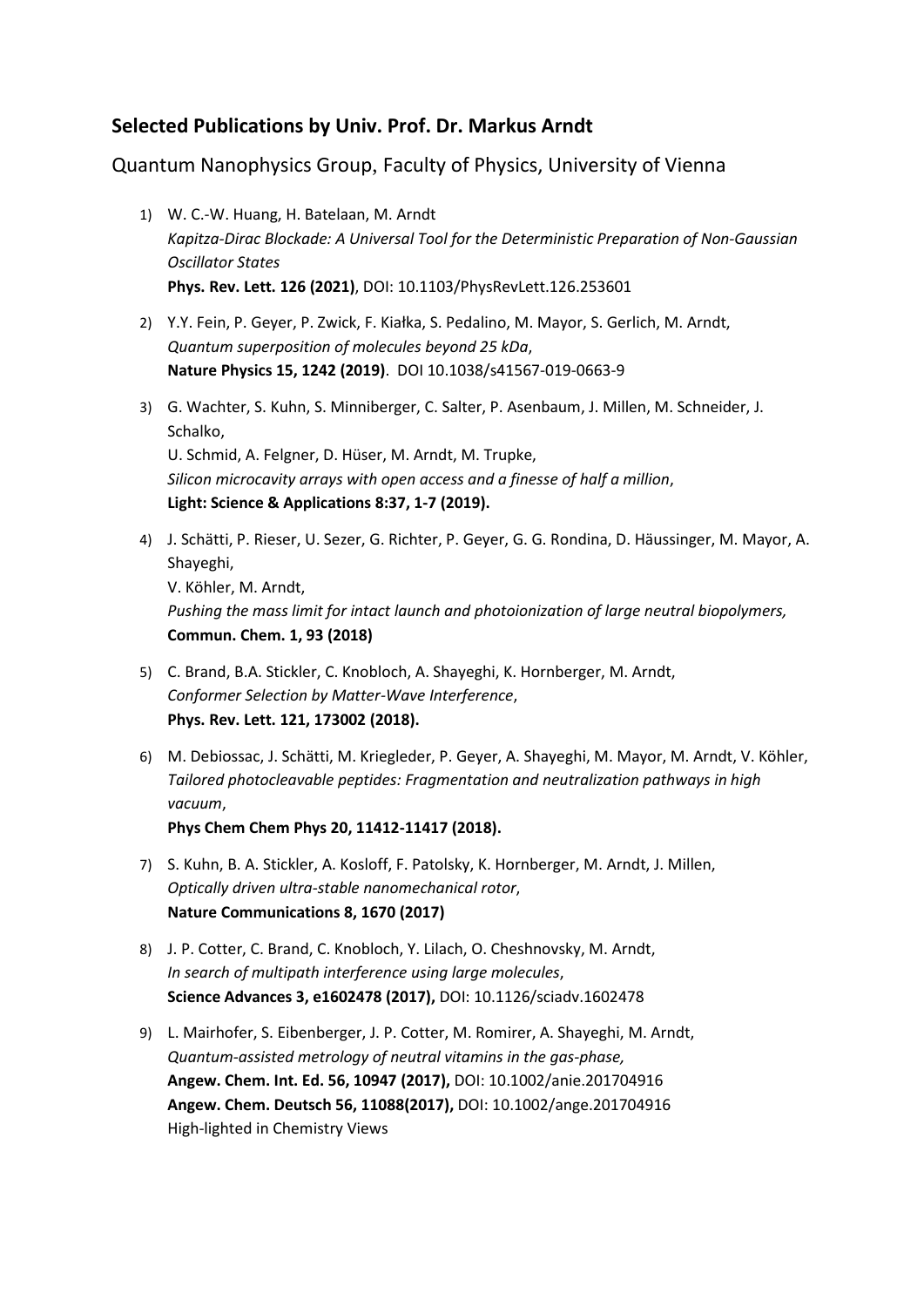- 10) C. Brand, M. Sclafani, C. Knobloch, Y. Lilach, T. Juffmann, J. Kotakoski, C. Mangler, A. Winter, A. Turchanin, J. Meyer, O. Cheshnovsky, M. Arndt, *An atomically thin matter-wave beam splitter,* **Nature Nanotechnology 10, 845 - 848 (2015),** DOI: 10.1038/nnano.2015.179 Nature Nano: News & Views by P. Treutlein, Highlighted by Physics World
- 11) M. Arndt, C. Brand, *Interference of atomic clocks,* **Science 349, 1168-1169 (2015)**; DOI: 10.1126/science.aad0683
- 12) M. Tomandl, T. Mieling, C. Losert-Valiente Kroon, M. Hopf, M. Arndt, *Simulated Interactive Research Experiments as Educational Tools for Advanced Science,* **Scientific Reports 5, 14108 (2015),** DOI: 10.1038/srep14108 Highlighted by Phys.org, PhysicsNews, Le Scienze
- 13) S. Kuhn, P. Asenbaum, A. Kosloff, M. Sclafani, B. A. Stickler, S. Nimmrichter, K. Hornberger, O. Cheshnovsky, F. Patolsky, M. Arndt, *Cavity-assisted manipulation of freely rotating silicon nanorods in high vacuum,* **Nano Letters 15, 5604–5608 (2015),** DOI: 10.1021/acs.nanolett.5b02302
- 14) J. Kotakoski, C. Brand, Y. Lilach, O. Cheshnovsky, C. Mangler, M. Arndt, J. C. Meyer, *Towards two-dimensional all-carbon heterostructures via ion beam patterning of single-layer graphene,*

**Nano Letters 15, 5944–5949 (2015), DOI**: 10.1021/acs.nanolett.5b02063

- 15) J. P. Cotter, S. Eibenberger, L. Mairhofer, X. Cheng, P. Asenbaum, M. Arndt; K. Walter, S. Nimmrichter, K. Hornberger, *Coherence in the presence of absorption and heating in a molecule interferometer,* **Nature Communications 6, 7336 (2015),** DOI: 10.1038/ncomms8336
- 16) N. Dörre, J. Rodewald, P. Geyer, B. von Issendorff, P. Haslinger, M. Arndt, *Photofragmentation beam splitters for matter-wave interferometry* **Phys. Rev. Lett. 113, 233001 (2014).** DOI: 10.1103/PhysRevLett.113.233001 Editor's Choice & Viewpoint in Physics 7,122 (2014)
- 17) S. Eibenberger, X. Cheng, J. P. Cotter, M. Arndt, *Absolute absorption cross sections from photon recoil in a matter-wave interferometer,* **Phys. Rev. Lett. 112, 250402 (2014)**, DOI: 10.1103/PhysRevLett.112.250402
- 18) M. Arndt, K. Hornberger, *Insight review: Testing the limits of quantum mechanical superpositions,* **Nature Physics 10, 271-277 (2014),** DOI: 10.1038/nphys2863
- 19) P. Asenbaum, S. Kuhn, S. Nimmrichter, U. Sezer, M. Arndt, *Cavity cooling of free silicon nanoparticles in high vacuum,* **Nature Communications 4, 2743 (2013),** DOI: 10.1038/ncomms3743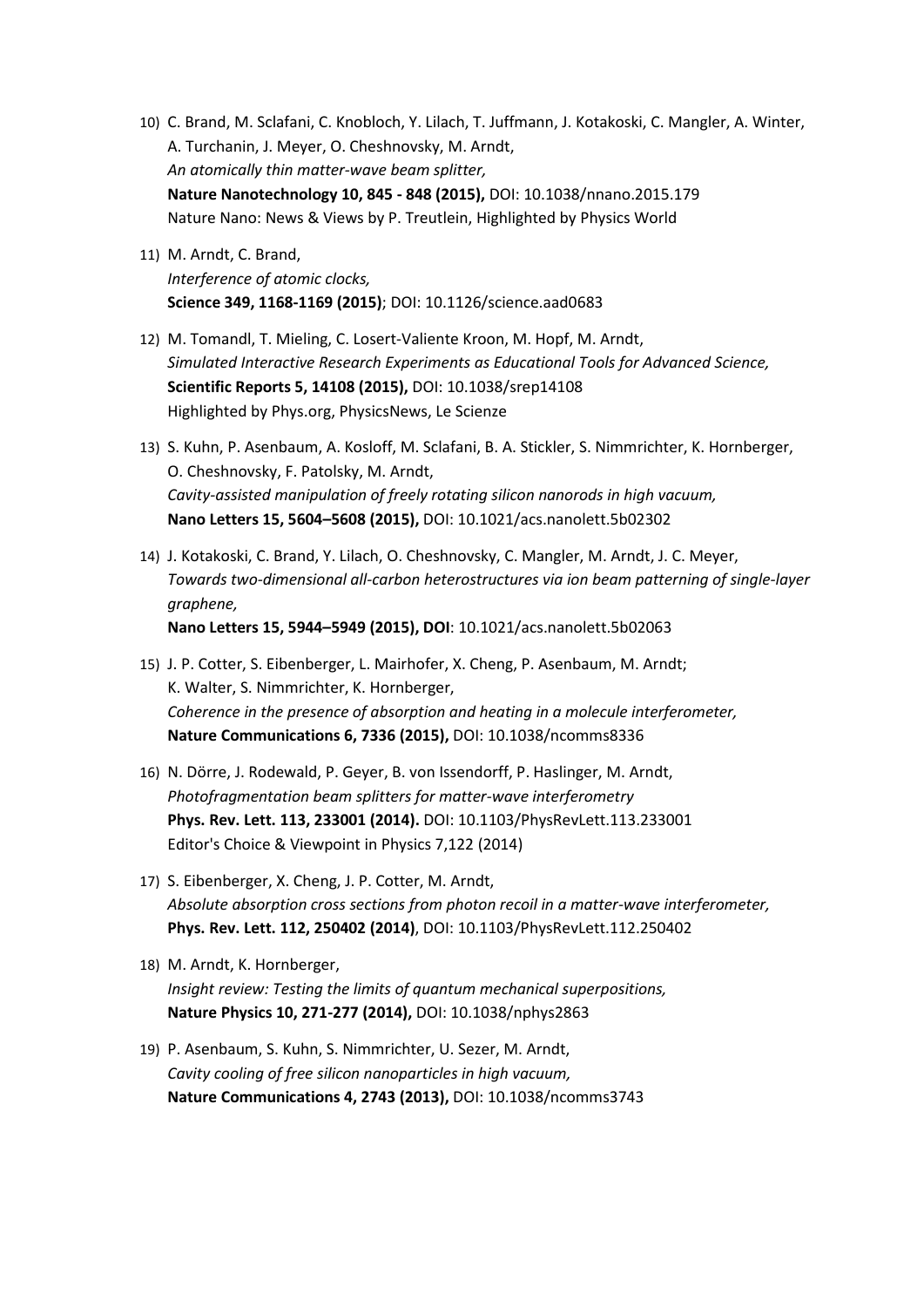- 20) S. Eibenberger, S. Gerlich, M. Arndt, M. Mayor, J. Tüxen, *Matter-wave interference with particles selected from a molecular library with masses exceeding 10 000 amu* **Phys. Chem. Chem. Phys. 15, 14696 (2013),** DOI**:** 10.1039/C3CP51500A
- 21) P. Haslinger, N. Dörre, P. Geyer, J. Rodewald, S. Nimmrichter, M. Arndt, *A universal matter-wave interferometer with optical ionization gratings in the time domain,* **Nature Physics 9, 144–148 (2013),** DOI: 10.1038/nphys2542 News & Views, Nature Physics by A. Cronin & W. Holmgren
- 22) T. Juffmann, A. Milic, M. Müllneritsch, P. Asenbaum, A. Tsukernik, J. Tüxen, M. Mayor, O. Cheshnovsky, M. Arndt, *Real-time single-molecule imaging of quantum interference* **Nature Nanotechnology 7**, **297 - 300 (2012).** DOI:10.1038/nnano.2012.34 News & Views of Nature Nanotechnology, by B. Z. Zhao & W. Schöllkopf Cover page of Nature Nanotechnology May 2012 Chosen as one of the best science pictures in 10 years of Nature Nanotechnology
- 23) K. Hornberger, S. Gerlich, S. Nimmrichter, P. Haslinger, M. Arndt, *Colloquium: Quantum interference with clusters and molecules* **Rev. Mod. Phys. 84, 157-173 (2012)**, DOI: 10.1103/RevModPhys.84.157 Highlighted in *Nature Physics* by M. Buchanan, Feb. 2012
- 24) M. Arndt *Coherence from spontaneity*, **Nature Physics 7, 375–376 (2011)**. DOI: 10.1038/nphys1987
- 25) S. Gerlich, S. Eibenberger, M. Tomandl, S. Nimmrichter, K. Hornberger, P. J. Fagan, J. Tüxen, M. Mayor, M. Arndt, *Quantum interference of large organic molecules,* **Nature Communications 2, 263 (2011),** DOI 10.1038/ncomms1263 Featured by Nature Communications April 5<sup>th</sup> 2011, Highlight by Nature April 5<sup>th</sup> 2011 TOP100 Science Stories in Discover Magazine 2/2012
- 26) T. Juffmann, S. Truppe, P. Geyer, S. Deachapunya, H. Ulbricht, M. Arndt, *Wave and Particle in Molecular Interference Lithography,* **Phys. Rev. Lett. 103, 263601 (2009)**. DOI: 10.1103/PhysRevLett.103.263601 PRL: Editor's Suggestions *APS: Selected for the Virtual Journal of Nanoscale Science & Technology, Vol.11 (2010) APS: Selected for the Virtual Journal of Atomic Quantum Fluids Vol. 2 (1) (2010)*
- 27) M. Arndt, T. Juffmann, V. Vedral, *Quantum Physics Meets Biology,* **HFSP Journal 3, 386-400 (2009).** DOI: 10.2976/1.3244985 *APS: Selected for the Virtual Journal of Quantum Information January 10 (2010) APS: Selected for the Virtual Journal of Biological Physics Research January 15, (2010)*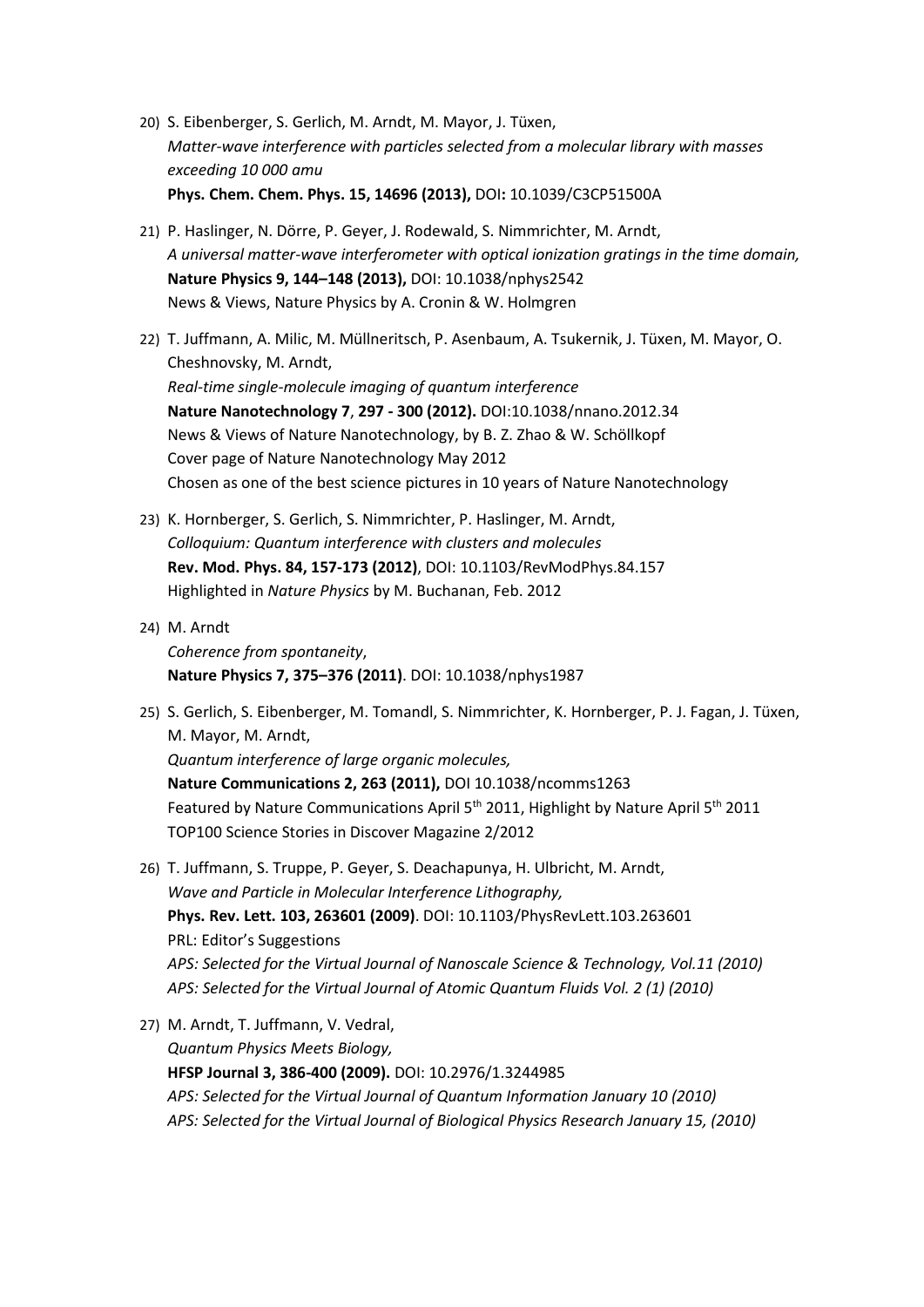- 28) S. Gerlich, M. Gring, H. Ulbricht, K. Hornberger, J. Tüxen, M. Mayor, M. Arndt, *Matter-Wave Metrology as a Complementary Tool for Mass Spectrometry,* **Angew. Chem. Int. Ed. 47, 6195 –6198, (2008)** Angew. Chem. 120, 6290 –6293 (2008). DOI: 10.1002/anie.200801942 VIP paper and Cover Page at Angew. Chemie
- 29) S. Gerlich, L. Hackermüller, K. Hornberger, A. Stibor, H. Ulbricht, F. Goldfarb, T. Savas, M. Müri, M. Mayor, M. Arndt, *A Kapitza-Dirac-Talbot-Lau interferometer for highly polarizable molecules,* **Nature Physics 3, 711 (2007)**. DOI: 10.1038/nphys701 Research highlights by NATURE & NATURE PHYSICS (8/2007)
- 30) M. Arndt *Quantum physics - Coherence in molecular nitrogen,* **Nature Physics 1, 19-20 (2005).** DOI: 10.1038/nphys118
- 31) L. Hackermüller, K. Hornberger, B. Brezger, A. Zeilinger, M. Arndt, *Decoherence of matter waves by thermal emission of radiation* **Nature 427, 711–714 (2004).** DOI: 10.1038/nature02276 *IOP physics highlight & APS physics news of 2004*
- 32) L. Hackermüller, S. Uttenthaler, K. Hornberger, E. Reiger, B. Brezger, A. Zeilinger, M. Arndt, *The wave nature of biomolecules and fluorofullerenes,* **Phys. Rev. Lett. 91, 90408 (2003).** DOI: 10.1103/PhysRevLett.91.090408 • *NATURE News, 5th September 2003*
	- IOP *Physics News, 5th September 2003*
	- *Virtual Journal of Nanoscale Science & Technology, 8 (10), September 8 (2003)*
- 33) K. Hornberger, S. Uttenthaler, B. Brezger, L. Hackermüller, M. Arndt, A. Zeilinger, *Collisional Decoherence Observed in MatterWave Interferometry,* **Phys. Rev. Lett. 90, 160401 (2003).** DOI: 10.1103/PhysRevLett.90.160401 *APS: Virtual Journal of Nanoscale Science & Technology, 7 (18), May 5, (2003)*
- 34) Brezger, L.Hackermüller, S. Uttenthaler, J. Petschinka, M. Arndt, A. Zeilinger, *Matter-Wave Interferometer for Large Molecules,* **Phys. Rev. Lett. 88, pp. 100404, (2002).** DOI: 10.1103/PhysRevLett.88.100404 *APS News update 2002*
- 35) O. Nairz, B. Brezger, M. Arndt, A. Zeilinger, *Diffraction of complex molecules by structures made of light,* **Phys. Rev. Lett. 87, 160401(2001).** DOI: 10.1103/PhysRevLett.87.160401 *Research highlights by NATURE*
- 36) M. Arndt, O. Nairz, J. Voss-Andreae, C. Keller, G. van der Zouw, A. Zeilinger, *Wave-particle duality of C60 molecules* **Nature 401, 680-682, (1999).** DOI: 10.1038/44348 *APS physics highlight of 1999*